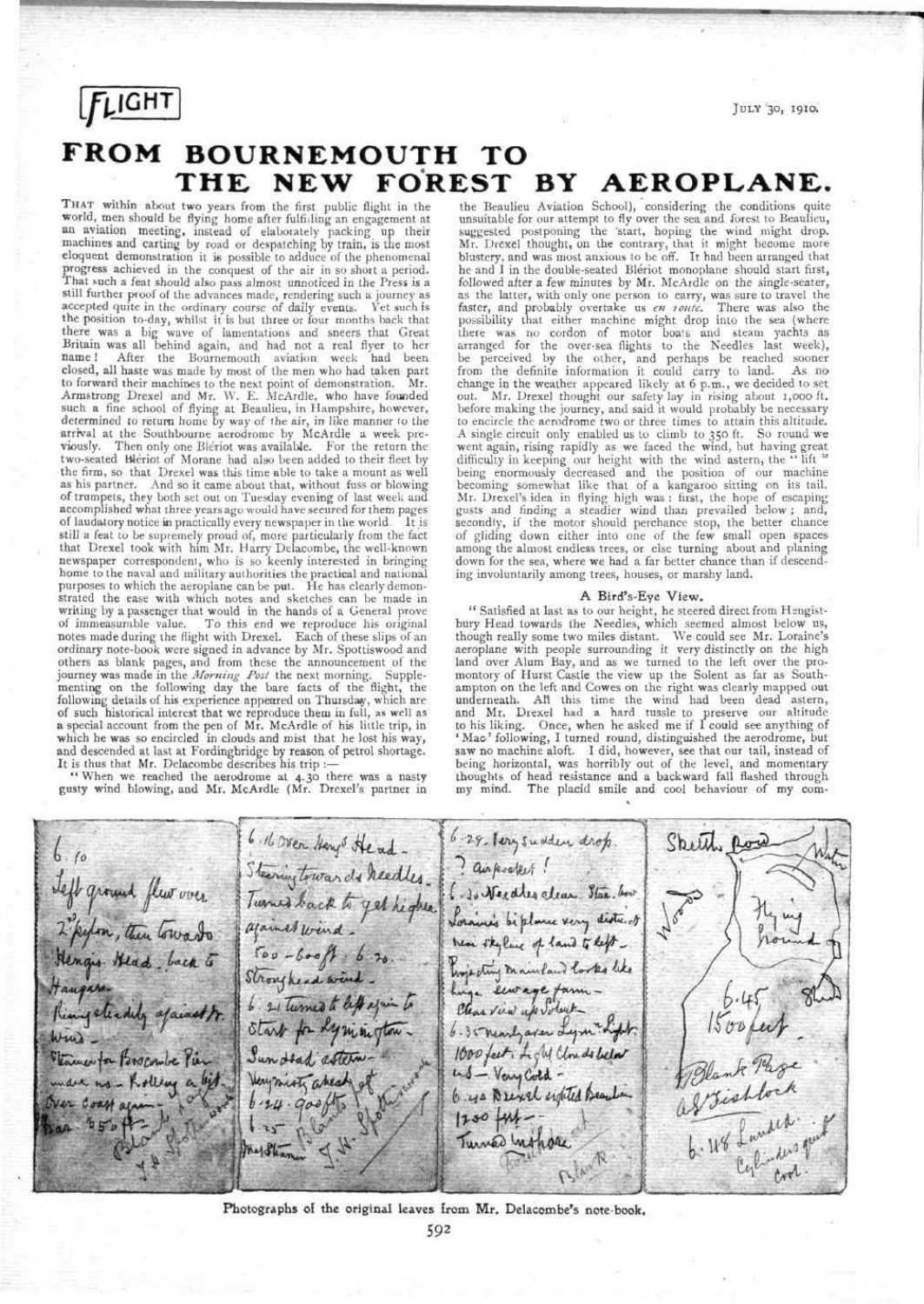## JULY 30, 1910.

panion would, however, have reassured the most timid, and I was happy in the sensation of unlimited power conveyed by the regular throbbing of the motor and the mighty beast of the regular throbbing of the motor and the mighty beats of<br>the regular throbbing of the motor and the mighty beats<br>heard 'Look! there's old Beaulieu!' Following the direction<br>in which he was gazing, I could distinguish not he was almost standing on his foot tiller, and my feet were pressed<br>against the front part of our little cock-pit. Then at last I realised<br>how much we had been leaning backwards during the flight, for we<br>were rushing throu angle probably than we had previously assumed in the other direction.

"At once I could make out the road and hangars of the Aviation<br>School to our right, and could see a small crowd of black dots running out on what I had just before mistaken for another patch of murky forest. In three minutes we had glided more than 1,500 ft. downwards, and then came the end of my novel experience, for we landed, and were surrounded by friends, to one of whom I gave the notes I had scribbled on leaves of my pocket-book, signed as blank pages by other friends just before we left the ground at Southbourne.

## Possibilities of Aeroplane Reconnoitring.

"Throughou t the run I was entrusted with a rubber ball, by squeezing which a constant pressure is maintained in the feed, and I also constantly leant forward and peeped over our bows to keep Drexel informed of our whereabouts. These minor duties, however, Drexel informed of our whereabouts. These minor duties, however,<br>did not prevent me from carrying out my chetished hope of proving<br>the practicability of writing legibly during a flight, and my<br>scribbled log of the trip is atmosphere I could have distinguished every necessary detail, and transmitted my impressions to paper with explanatory notes in perfect comfort by stooping below the backwash of our propeller and the ordinary rush of air as we raced along. We saw Mr. McArdle flying about 800 ft. over the Beaulieu Aviation School five minutes after our descent, but he passed out of sight in the direction of Lyndhurst. As he did not reappear after an inonly suffice for a flight of one hour and a half, we started off in motor descend in the New Forest, a most risky undertaking. Although we made circles of gradually increasing radii, knocked up every house or cottage showing a light, and questioned everyone we met, we got no definite news until reaching Fordingbridge (from Downton, near



had landed safely in a cornfield at Stuckton, a mile away, at about 7.30 p.m., and that his machine, not much damaged, had been housed for the night in a neighbouring iron-foundry. Fagged out,<br>hungry, and sleepy, Mr. Cecil Grace, who had been driving us<br>ceaselessly since 8.30 p.m., turned his car for Beaulieu, 24 miles<br>distant, and we all enjoyed a opinion yesterday that it would probably be hard to find a more unfavourable part of England for a cross-country flight than that from Southbourne to Beaulieu, especially burdened with a passenger.<br>'Where ignorance is bliss !' I need not further explain my enjoy-<br>ment of the trip."



Photo by Mr. T. H. Spottiswood.

Mr. Armstrong Drexel and his passenger, Mr. Delacombe<br>(who travelled without hat or coat), just before leaving<br>*terra &rma* for the homeward journey from Bournemouth to Beaulieu flying schcol.

#### NOTES BY MR. DREXEL.

Mr. Drexel is a man of few words. He believes in action more. We managed nevertheless to obtain a few points from him We managed nevertheless to obtain a few points from him of his impressions and his methods in connection with a trip of this character. The following are a few of his helpful hints :—

"The first most important discovery I made was that in crossing over water one appears to be much lower than really is the case. It is extraordinary the difference one estimates one has risen to and the exact height registered by the ' altitude finder.' The downward currents which are often encountered over the sea I fortunately only experienced once, and found it necessary in order to increase my altitude to at once turn into the teeth of the wind. My general impressions of the velocity of the wind was that it maintained, as



Photos by Mr. T. H. Spottiswcod.

HOME BY AEROPLANE.—Mr. J. Armstrong Drexel and his 2-seated Blériot just before his start last week for home<br>at Beaulleu after the Bournemouth Aviation Week. On the right Mr. Delacombe, his companion on this cross-sea flig